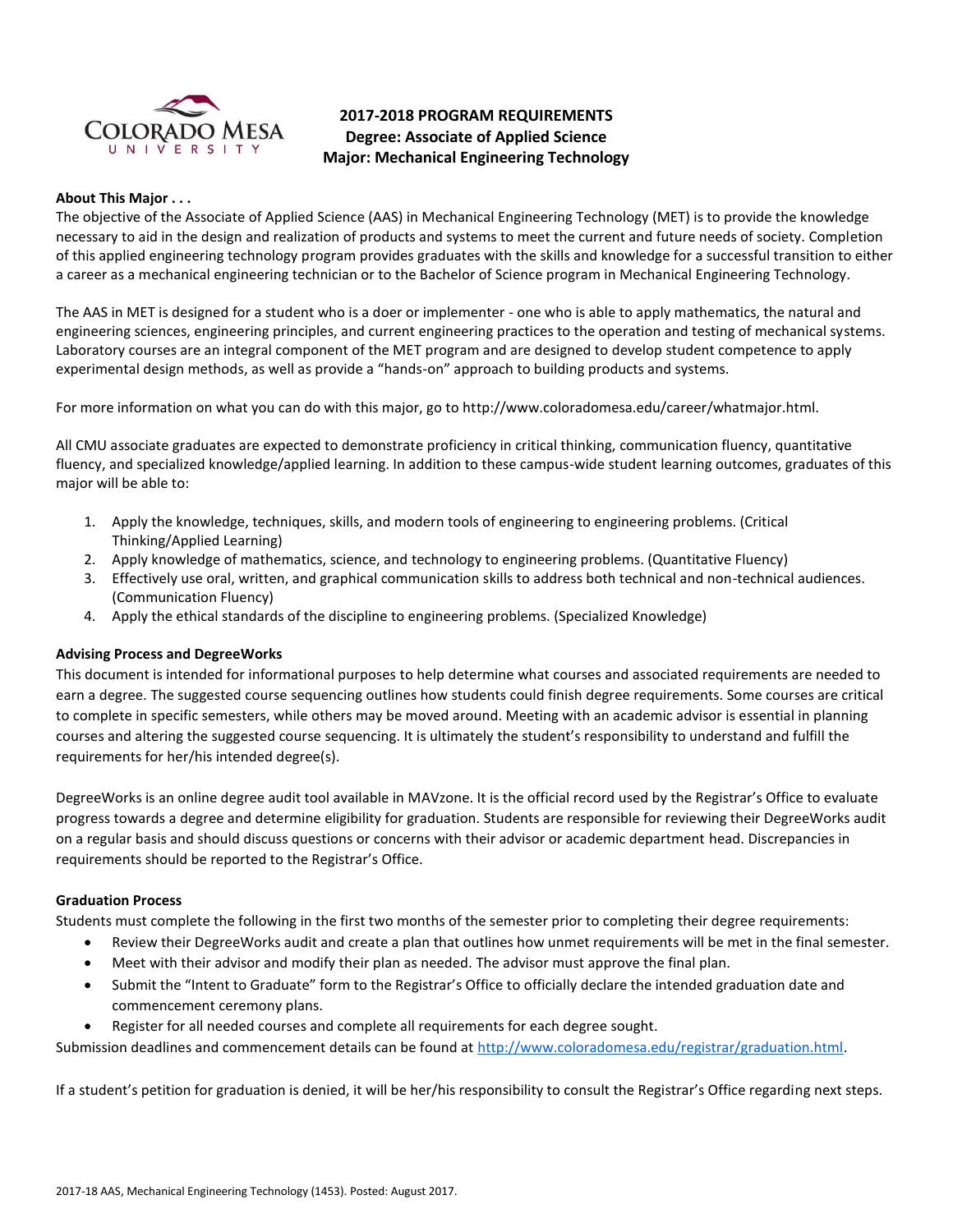### **INSTITUTIONAL DEGREE REQUIREMENTS**

The following institutional degree requirements apply to all CMU Associate of Applied Science (AAS) degrees. Specific programs may have different requirements that must be met in addition to institutional requirements.

- 60 semester hours minimum.
- Students must complete a minimum of 15 of the final 30 semester hours of credit at CMU.
- 2.00 cumulative GPA or higher in all CMU coursework.
- A course may only be used to fulfill one requirement for each degree/certificate.
- No more than six semester hours of independent study courses can be used toward the degree.
- Non-traditional credit, such as advanced placement, credit by examination, credit for prior learning, cooperative education and internships, cannot exceed 20 semester credit hours for an AAS degree.
- Pre-collegiate courses (usually numbered below 100) cannot be used for graduation.
- Capstone exit assessment/projects (e.g., Major Field Achievement Test) requirements are identified under Program-Specific Degree Requirements.
- The Catalog Year determines which program sheet and degree requirements a student must fulfill in order to graduate. Visit with your advisor or academic department to determine which catalog year and program requirements you should follow.
- See "Requirements for Undergraduate Degrees and Certificates" in the catalog for a complete list of graduation requirements.

### **PROGRAM-SPECIFIC DEGREE REQUIREMENTS**

- 62 semester hours total for the AAS, Mechanical Engineering Technology.
- A grade of "C" or higher must be achieved in achieved in coursework toward major content area.

### **ESSENTIAL LEARNING REQUIREMENTS** (15 semester hours)

See the current catalog for a list of courses that fulfill the requirements below. If a course is an Essential Learning option and a requirement for your major, you must use it to fulfill the major requirement and make a different selection for the Essential Learning requirement.

### **Communication** (6 semester hours)

- $\Box$  ENGL 111 English Composition (3)
- ENGL 112 English Composition (3)

#### **Mathematics** (3 semester hours)

- $\Box$  MATH 119 Pre-Calculus Mathematics (5)
	- 3 credits apply to the Essential Learning requirement and 2 credits apply to Electives.

#### **Social and Behavioral Sciences** (3 semester hours)

 $\Box$  SOCI 120 - Technology and Society (3)

**History** (3 semester hours)

 $\Box$  Select one History (HIST) course (3)

### **OTHER LOWER-DIVISION REQUIREMENTS**

#### **Wellness Requirement** (2 semester hours)

- $\Box$  KINE 100 Health and Wellness (1)
- $\Box$  Select one Activity course (1)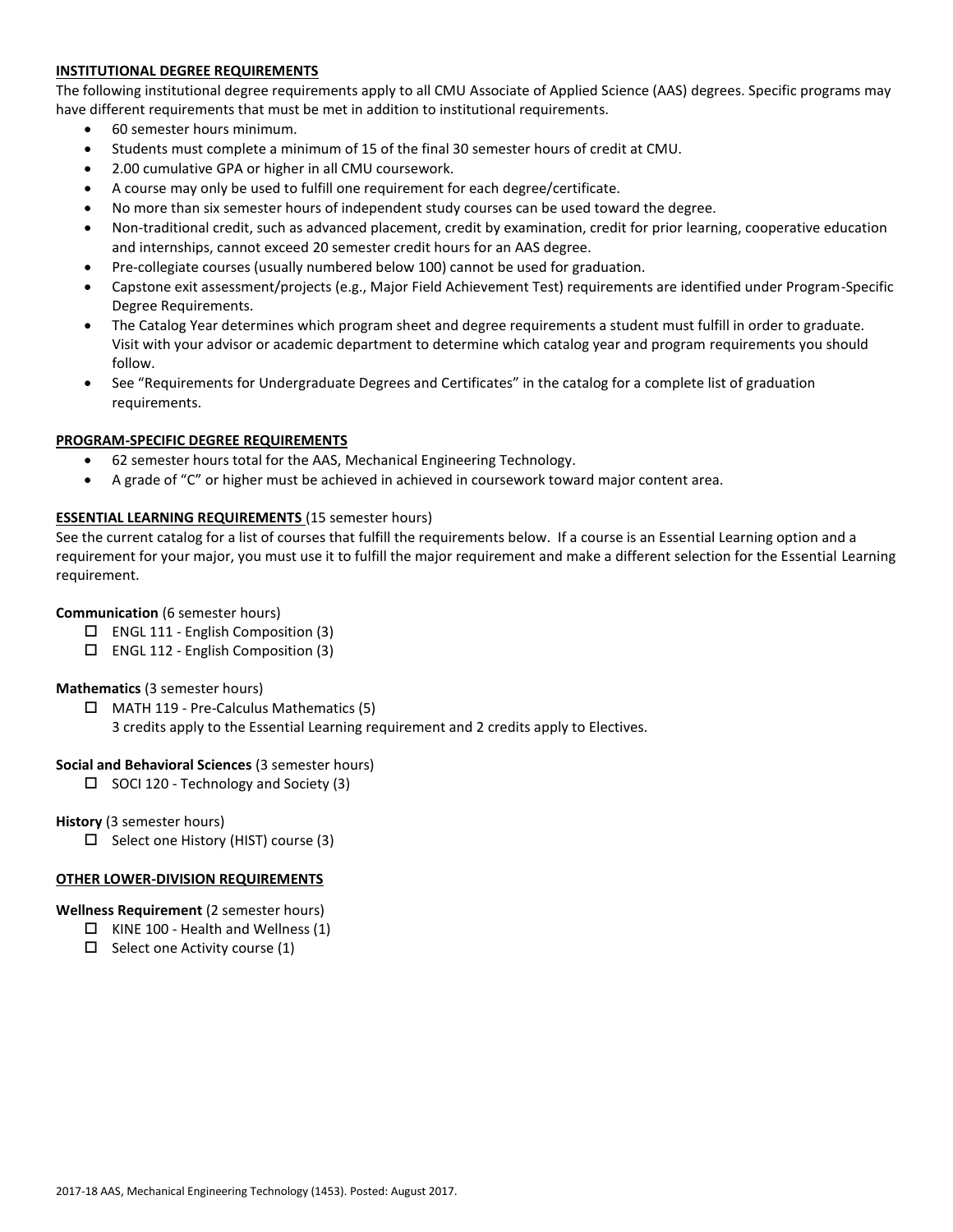#### **AAS: MECHANICAL ENGINEERING TECHNOLOGY REQUIREMENTS** (45 semester hours, must earn a grade of "C" or better in each

course.)

- $\Box$  One of the following options: CHEM 121 - Principles of Chemistry (4) and CHEM 121L - Principles of Chemistry Laboratory (1) CHEM 131 - General Chemistry I (4) and CHEM 131L - General Chemistry I Laboratory (1)
- CSCI 130 Introduction to Engineering Computer Science (3)
- $\Box$  One of the following courses with lab: PHYS 111 - General Physics (4) and PHYS 111L - General Physics Laboratory (1) PHYS 131 - Fundamental Mechanics (4) and PHYS 131L - Fundamental Mechanics Laboratory (1)
- $\square$  ENGR 101 Introduction to Engineering (1)
- $\square$  ENGR 125 Computer-Aided Design and Fabrication (3)
- ENGR 140 First-Year Engineering Projects (3)
- $\square$  ENGR 261 Statics and Structures (3)
- $\Box$  MAMT 115 Introduction to Machine Shop (3)
- $\Box$  MAMT 251 CNC Machining I (3)
- $\Box$  MAMT 255 CNC Machining II (3)
- MATH 135 Engineering Calculus I (4)
- MATH 136 Engineering Calculus II (4)
- WELD 151 Introduction to Welding (3)

# **ELECTIVES** (2 semester hours)

Electives (2 semester hours of college level courses appearing on final transcript, to bring total semester hours to 62.)

MATH 119 - Pre-Calculus Mathematics (2)